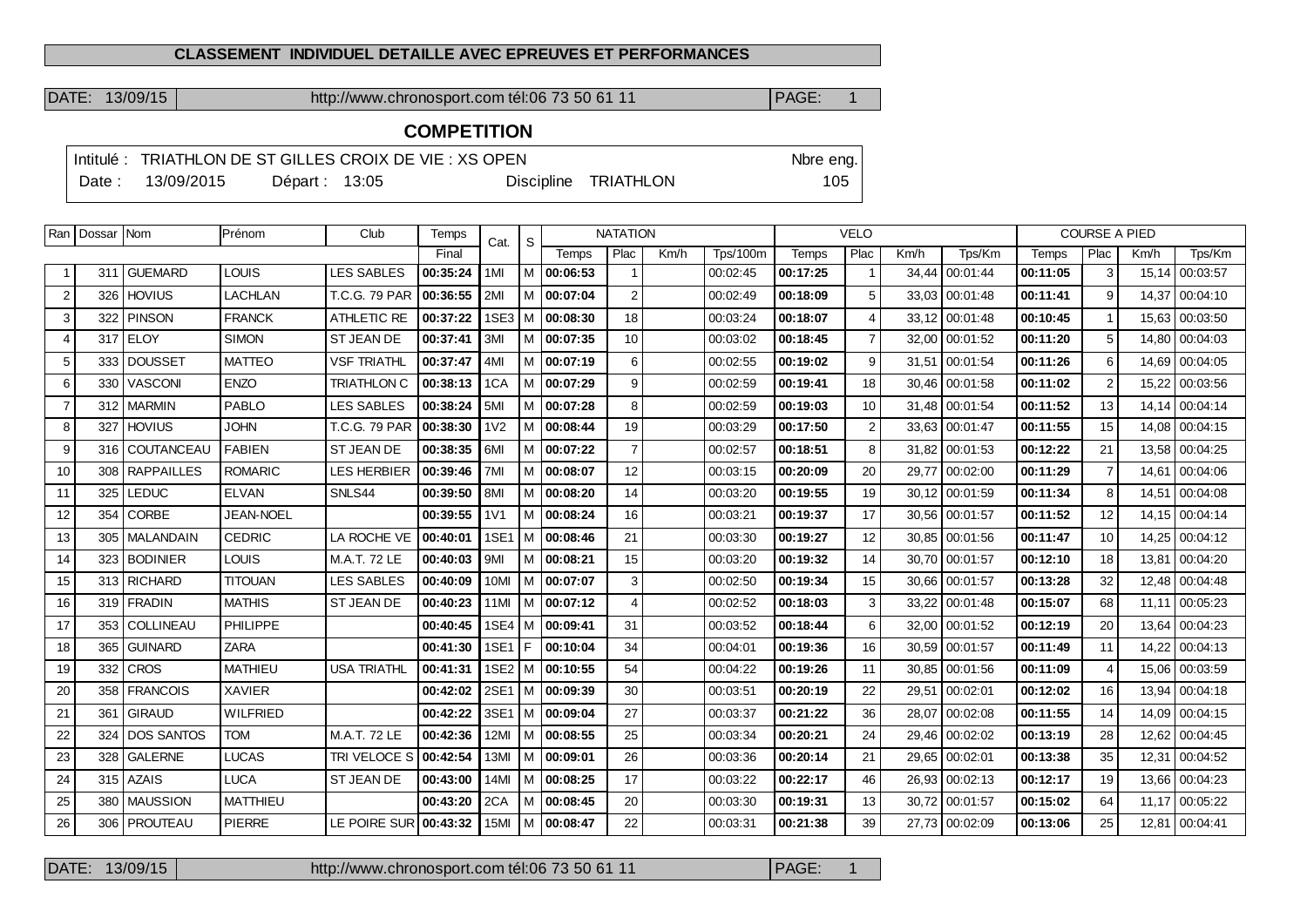### DATE: 13/09/15 http://www.chronosport.com tél:06 73 50 61 11 PAGE: 2

# **COMPETITION**

Intitulé : TRIATHLON DE ST GILLES CROIX DE VIE : XS OPEN Note eng. Date : 13/09/2015 Départ : 13:05 Discipline TRIATHLON 105

| ×<br>۰.<br>×<br>۰. |  |
|--------------------|--|
|                    |  |
|                    |  |

|    | Ran   Dossar   Nom |                   | Prénom           | Club                                 | Temps    | Cat.             | <sub>S</sub> |                     | <b>NATATION</b>                 |  |          | <b>VELO</b>  |      |      |                | <b>COURSE A PIED</b> |      |       |                |  |
|----|--------------------|-------------------|------------------|--------------------------------------|----------|------------------|--------------|---------------------|---------------------------------|--|----------|--------------|------|------|----------------|----------------------|------|-------|----------------|--|
|    |                    |                   |                  |                                      | Final    |                  |              | Temps               | Plac<br>Km/h<br><b>Tps/100m</b> |  |          | <b>Temps</b> | Plac | Km/h | Tps/Km         | Temps                | Plac | Km/h  | Tps/Km         |  |
| 27 | 341                | <b>BOSSIS</b>     | <b>ROMAIN</b>    |                                      | 00:43:50 | $2SE2$ M         |              | 00:08:11            | 13                              |  | 00:03:16 | 00:22:14     | 45   |      | 26,98 00:02:13 | 00:13:24             | 31   |       | 12,52 00:04:47 |  |
| 28 |                    | 388 POUPOT        | <b>VINCENT</b>   |                                      | 00:43:54 | $2SE4$ M         |              | 00:10:35            | 44                              |  | 00:04:14 | 00:21:12     | 34   |      | 28,30 00:02:07 | 00:12:06             | 17   | 13,87 | 00:04:19       |  |
| 29 |                    | 343 BREBION       | <b>DAVID</b>     |                                      | 00:44:03 | $3SE2$ M         |              | 00:10:06            | 38                              |  | 00:04:02 | 00:20:42     | 28   |      | 28,98 00:02:04 | 00:13:15             | 27   | 12,68 | 00:04:43       |  |
| 30 | 307                | <b>RAGONNEAU</b>  | <b>BAPTISTE</b>  | LE POIRE SUR                         | 00:44:21 | <b>16MI</b>      | l M          | 00:08:50            | 23                              |  | 00:03:32 | 00:21:47     | 42   |      | 27,54 00:02:10 | 00:13:43             | 40   | 12,23 | 00:04:54       |  |
| 31 |                    | 368   LAURENDEAU  | <b>CORENTIN</b>  |                                      | 00:44:23 | 3CA              | l M          | 00:07:18            | 5                               |  | 00:02:55 | 00:23:25     | 61   |      | 25,62 00:02:20 | 00:13:39             | 36   | 12,29 | 00:04:52       |  |
| 32 |                    | 400 WEIL          | <b>OLIVIER</b>   |                                      | 00:44:35 | <b>2V1</b>       | M            | 00:10:13            | 40                              |  | 00:04:05 | 00:20:26     | 25   |      | 29,34 00:02:02 | 00:13:54             | 45   | 12,07 | 00:04:58       |  |
| 33 |                    | 318 EVEILLARD     | <b>PATRICK</b>   | ST JEAN DE                           | 00:44:40 | 1V <sub>5</sub>  | M            | 00:10:48            | 50                              |  | 00:04:19 | 00:20:39     | 27   |      | 29,04 00:02:03 | 00:13:12             | 26   |       | 12,72 00:04:43 |  |
| 34 |                    | 338 BAILLY        | JULIEN           |                                      | 00:44:40 | $3SE4$ M         |              | 00:10:20            | 41                              |  | 00:04:08 | 00:20:20     | 23   |      | 29,49 00:02:02 | 00:13:59             | 47   | 12,01 | 00:04:59       |  |
| 35 |                    | 374   MADINIER    | <b>NICOLAS</b>   |                                      | 00:44:58 |                  |              | 4SE2   M   00:10:35 | 45                              |  | 00:04:14 | 00:20:57     | 31   |      | 28,62 00:02:05 | 00:13:24             | 30   | 12,52 | 00:04:47       |  |
| 36 |                    | 349   CHATELIER   | <b>GUILLAUME</b> |                                      | 00:45:28 | 3V1              | M            | 00:10:50            | 53                              |  | 00:04:20 | 00:20:55     | 30   |      | 28,67 00:02:05 | 00:13:42             | 38   | 12,26 | 00:04:53       |  |
| 37 | 344                | <b>BREBION</b>    | <b>MATTHIEU</b>  |                                      | 00:45:29 | $4SE1$ M         |              | 00:10:05            | 37                              |  | 00:04:02 | 00:21:34     | 38   |      | 27,81 00:02:09 | 00:13:49             | 43   |       | 12.15 00:04:56 |  |
| 38 |                    | 395   ROUSSEAU    | <b>THOMAS</b>    |                                      | 00:45:36 | $2SE3$ M         |              | 00:10:41            | 48                              |  | 00:04:16 | 00:21:14     | 35   |      | 28,25 00:02:07 | 00:13:40             | 37   | 12,29 | 00:04:52       |  |
| 39 |                    | 389   PRAUD       | <b>DOMINIQUE</b> |                                      | 00:45:47 | 4V1              | l M          | 00:11:00            | 57                              |  | 00:04:24 | 00:21:46     | 41   |      | 27,55 00:02:10 | 00:13:00             | 24   | 12.92 | 00:04:38       |  |
| 40 |                    | 362 GUERIN        | <b>LUC</b>       |                                      | 00:46:01 | 5V1              | М            | 00:11:18            | 61                              |  | 00:04:31 | 00:21:46     | 40   |      | 27,55 00:02:10 | 00:12:56             | 23   | 12,98 | 00:04:37       |  |
| 41 |                    | 350 CHATELIER     | <b>FLORIAN</b>   |                                      | 00:46:04 | 17MI             | l M          | 00:10:28            | 43                              |  | 00:04:11 | 00:21:58     | 43   |      | 27.31 00:02:11 | 00:13:36             | 34   | 12.34 | 00:04:51       |  |
| 42 | 314                | <b>JONAS</b>      | <b>MARTIN</b>    | ST JEAN DE                           | 00:46:10 | 18MI             | M            | 00:09:05            | 28                              |  | 00:03:38 | 00:23:20     | 60   |      | 25,71 00:02:20 | 00:13:45             | 41   | 12,21 | 00:04:54       |  |
| 43 |                    | 385 OUVRARD       | <b>JEROME</b>    |                                      | 00:46:18 |                  |              | 3SE3   M   00:10:49 | 52                              |  | 00:04:19 | 00:21:31     | 37   |      | 27,88 00:02:09 | 00:13:57             | 46   | 12,04 | 00:04:59       |  |
| 44 | 381                | <b>METAY</b>      | <b>EMMANUEL</b>  |                                      | 00:46:30 | 4SE4 M           |              | 00:11:27            | 63                              |  | 00:04:34 | 00:21:10     | 33   |      | 28.34 00:02:07 | 00:13:52             | 44   | 12.11 | 00:04:57       |  |
| 45 | 301                | <b>ARHIMAN</b>    | LOIC <sub></sub> | <b>FONTENAY TR</b>                   | 00:46:32 |                  |              | 4SE3   M   00:10:10 | 39                              |  | 00:04:04 | 00:20:59     | 32   |      | 28,58 00:02:05 | 00:15:22             | 73   | 10.92 | 00:05:29       |  |
| 46 | 382                | MEYNIEL           | <b>CYRILLE</b>   |                                      | 00:46:42 | 2V <sub>2</sub>  | M            | 00:13:37            | 83                              |  | 00:05:27 | 00:20:30     | 26   |      | 29.26 00:02:03 | 00:12:34             | 22   |       | 13.37 00:04:29 |  |
| 47 | 386                | PARANTHOEN        | <b>QUENTIN</b>   |                                      | 00:46:46 | 4CA              |              | M 00:07:39          | 11                              |  | 00:03:03 | 00:24:22     | 72   |      | 24,62 00:02:26 | 00:14:45             | 57   | 11.39 | 00:05:16       |  |
| 48 | 405                | VAN LOOSEN        | <b>ROBERT</b>    |                                      | 00:47:32 | 3V <sub>2</sub>  |              | M 00:10:04          | 35                              |  | 00:04:01 | 00:22:45     | 51   |      | 26,36 00:02:16 | 00:14:42             | 55   | 11,43 | 00:05:15       |  |
| 49 |                    | 309 BRUTSCHINE    | <b>JACQUES</b>   | <b>LES SABLES</b>                    | 00:47:33 | 1 <sub>V</sub> 3 |              | M 00:09:46          | 33                              |  | 00:03:54 | 00:23:01     | 55   |      | 26,06 00:02:18 | 00:14:45             | 58   |       | 11,39 00:05:16 |  |
| 50 | 377                | <b>MALANDAIN</b>  | <b>OLIVIER</b>   |                                      | 00:47:41 | 2V3              |              | M 00:11:48          | 72                              |  | 00:04:43 | 00:20:47     | 29   |      | 28,86 00:02:04 | 00:15:05             | 66   |       | 11,14 00:05:23 |  |
| 51 |                    | 359   FRICKEER    | <b>CEDRIC</b>    |                                      | 00:47:52 | 6V1              | м            | 00:09:07            | 29                              |  | 00:03:38 | 00:23:45     | 65   |      | 25,26 00:02:22 | 00:14:59             | 63   | 11.20 | 00:05:21       |  |
| 52 | 364                | <b>GUILLOTEAU</b> | <b>BAPTISTE</b>  |                                      | 00:48:05 | $5SE2$ M         |              | 00:10:56            | 55                              |  | 00:04:22 | 00:23:00     | 54   |      | 26,08 00:02:18 | 00:14:08             | 49   |       | 11,88 00:05:02 |  |
| 53 |                    | 403 COULHON       | <b>RAPHAEL</b>   |                                      | 00:48:07 | $5SE1$ M         |              | 00:09:44            | 32                              |  | 00:03:53 | 00:23:16     | 59   |      | 25,78 00:02:19 | 00:15:06             | 67   |       | 11,13 00:05:23 |  |
| 54 |                    | 303 GUILLEMET     | <b>BENOIT</b>    | FONTENAY TR 00:48:20 5SE4 M 00:10:49 |          |                  |              |                     | 51                              |  | 00:04:19 | 00:22:12     | 44   |      | 27,02 00:02:13 | 00:15:18             | 71   |       | 10,97 00:05:28 |  |

DATE: 13/09/15 http://www.chronosport.com tél:06 73 50 61 11 PAGE: 2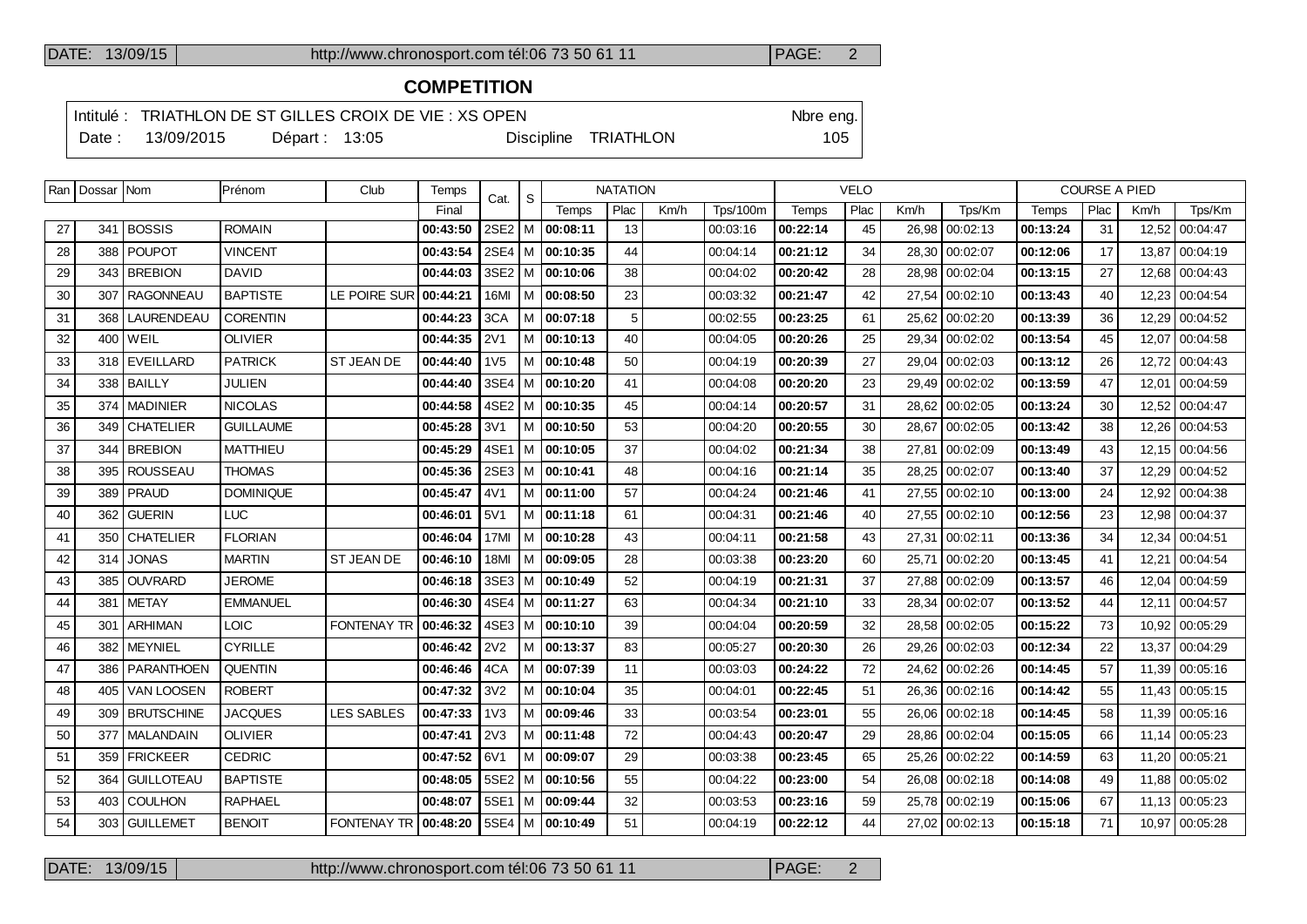#### DATE: 13/09/15 http://www.chronosport.com tél:06 73 50 61 11 PAGE: 3

## **COMPETITION**

Intitulé : TRIATHLON DE ST GILLES CROIX DE VIE : XS OPEN Nore eng. Date : 13/09/2015 Départ : 13:05 Discipline TRIATHLON 105

| Ran | Dossar Nom |                    | Prénom             | Club               | Temps    | Cat.             | S   |          | <b>NATATION</b> |      |                 |          | <b>VELO</b> |         |                | <b>COURSE A PIED</b> |      |       |                |
|-----|------------|--------------------|--------------------|--------------------|----------|------------------|-----|----------|-----------------|------|-----------------|----------|-------------|---------|----------------|----------------------|------|-------|----------------|
|     |            |                    |                    |                    | Final    |                  |     | Temps    | Plac            | Km/h | <b>Tps/100m</b> | Temps    | Plac        | Km/h    | Tps/Km         | Temps                | Plac | Km/h  | Tps/Km         |
| 55  |            | 376   MAINDRON     | <b>THOMAS</b>      |                    | 00:48:37 | 5CA              | M   | 00:10:44 | 49              |      | 00:04:17        | 00:23:46 | 66          | 25,23   | 00:02:22       | 00:14:05             | 48   |       | 11,92 00:05:02 |
| 56  | 384        | <b>NEGLER</b>      | <b>GUILLAUME</b>   |                    | 00:48:44 | 4V <sub>2</sub>  | м   | 00:11:28 | 66              |      | 00:04:35        | 00:23:04 | 56          | 26,01   | 00:02:18       | 00:14:12             | 50   |       | 11,83 00:05:04 |
| 57  | 398        | <b>SCHNERING</b>   | JOHAN              |                    | 00:48:46 | <b>7V1</b>       | M   | 00:11:18 | 60              |      | 00:04:31        | 00:22:23 | 47          |         | 26.79 00:02:14 | 00:15:04             | 65   |       | 11,15 00:05:23 |
| 58  | 387        | <b>PICOT</b>       | <b>OLIVIER</b>     |                    | 00:48:55 | 8V1              | M   | 00:11:27 | 64              |      | 00:04:34        | 00:23:09 | 57          | 25.92 l | 00:02:18       | 00:14:19             | 51   |       | 11,73 00:05:06 |
| 59  | 348        | <b>CAVALIN</b>     | <b>LAURENT</b>     |                    | 00:49:02 | $6SE4$ M         |     | 00:11:31 | 68              |      | 00:04:36        | 00:23:10 | 58          | 25.89   | 00:02:19       | 00:14:20             | 52   |       | 11,72 00:05:07 |
| 60  | 342        | <b>BOUILLAUD</b>   | <b>AURELIE</b>     |                    | 00:49:16 | 1SE2 F           |     | 00:10:58 | 56              |      | 00:04:23        | 00:23:35 | 62          |         | 25,43 00:02:21 | 00:14:42             | 56   |       | 11,42 00:05:15 |
| 61  | 402        | <b>CHENU</b>       | <b>MIKAEL</b>      |                    | 00:49:28 | 9V1              | M   | 00:11:53 | 73              |      | 00:04:45        | 00:22:40 | 49          |         | 26.46 00:02:16 | 00:14:54             | 62   |       | 11.27 00:05:19 |
| 62  | 391        | <b>RAZAFINDRAZ</b> | <b>FREDERIC</b>    |                    | 00:49:39 | 10V1             | l M | 00:13:36 | 82              |      | 00:05:26        | 00:22:30 | 48          |         | 26,66 00:02:15 | 00:13:33             | 33   |       | 12,39 00:04:50 |
| 63  | 373        | <b>LIONEL</b>      | <b>MERLE</b>       |                    | 00:49:57 | <b>11V1</b>      | IM. | 00:10:05 | 36              |      | 00:04:02        | 00:23:55 | 68          | 25,09   | 00:02:23       | 00:15:56             | 77   |       | 10,54 00:05:41 |
| 64  | 399        | <b>VAN SIMAEYS</b> | JULIEN             |                    | 00:50:35 | $5SE3$ M         |     | 00:11:45 | 71              |      | 00:04:42        | 00:25:07 | 81          |         | 23.88 00:02:30 | 00:13:42             | 39   |       | 12.25 00:04:53 |
| 65  | 401        | <b>CHATEL</b>      | <b>JEROME</b>      |                    | 00:50:42 | <b>12V1</b>      | l M | 00:10:27 | 42              |      | 00:04:10        | 00:24:45 | 78          | 24,23   | 00:02:28       | 00:15:29             | 75   |       | 10.84 00:05:31 |
| 66  | 345        | <b>BREGEON</b>     | <b>MATTHIEU</b>    |                    | 00:51:04 | $6SE3$ M         |     | 00:12:35 | 77              |      | 00:05:02        | 00:24:08 | 69          | 24.85   | 00:02:24       | 00:14:21             | 53   |       | 11,70 00:05:07 |
| 67  | 367        | LABBE GUILLE       | <b>SEVERINE</b>    |                    | 00:51:06 | 1 <sub>V</sub> 1 | IF. | 00:11:38 | 69              |      | 00:04:39        | 00:23:37 | 63          |         | 25,41 00:02:21 | 00:15:51             | 76   |       | 10,59 00:05:39 |
| 68  | 372        | <b>LINDER</b>      | <b>STEPHANE</b>    |                    | 00:51:09 | <b>13V1</b>      | Iм  | 00:11:57 | 74              |      | 00:04:46        | 00:22:57 | 52          |         | 26,14 00:02:17 | 00:16:15             | 81   |       | 10,33 00:05:48 |
| 69  | 357        | <b>FLATRES-GRA</b> | LOIC               |                    | 00:51:15 | $6SE2$ M         |     | 00:11:26 | 62              |      | 00:04:34        | 00:24:56 | 79          | 24,05   | 00:02:29       | 00:14:52             | 60   |       | 11,30 00:05:18 |
| 70  | 363        | <b>GUERINEAU</b>   | <b>SEBASTIEN</b>   |                    | 00:51:17 | 14V1             | l M | 00:12:22 | 76              |      | 00:04:57        | 00:25:30 | 83          | 23,52   | 00:02:33       | 00:13:23             | 29   |       | 12,55 00:04:46 |
| 71  |            | 378   MALCOR       | <b>ARMEL</b>       |                    | 00:51:33 | $7SE3$ M         |     | 00:11:11 | 58              |      | 00:04:28        | 00:25:29 | 82          | 23.54   | 00:02:32       | 00:14:52             | 61   |       | 11.29 00:05:18 |
| 72  | 390        | <b>PRINCE</b>      | <b>ANTHONY</b>     |                    | 00:51:34 | $8SE3$ M         |     | 00:11:27 | 65              |      | 00:04:35        | 00:24:43 | 77          | 24,28   | 00:02:28       | 00:15:23             | 74   | 10,91 | 00:05:29       |
| 73  | 396        | <b>ROUX</b>        | <b>SEBASTIEN</b>   |                    | 00:51:46 | $9SE3$ M         |     | 00:10:37 | 46              |      | 00:04:15        | 00:24:24 | 73          | 24,58   | 00:02:26       | 00:16:43             | 85   |       | 10,04 00:05:58 |
| 74  | 321        | <b>COSSET</b>      | <b>JEAN MICHEL</b> | ATHLETIC RE        | 00:51:58 | 5V <sub>2</sub>  | M   | 00:14:26 | 85              |      | 00:05:46        | 00:22:44 | 50          |         | 26,39 00:02:16 | 00:14:47             | 59   |       | 11,35 00:05:17 |
| 75  | 346        | <b>BRIDONNEAU</b>  | <b>ETIENNE</b>     |                    | 00:52:18 | 15V1             | l M | 00:11:42 | 70              |      | 00:04:41        | 00:24:26 | 74          |         | 24,55 00:02:26 | 00:16:09             | 80   |       | 10,40 00:05:46 |
| 76  | 360        | <b>FUSELIER</b>    | <b>SANDRINE</b>    |                    | 00:52:26 | 1SE3             | F   | 00:14:58 | 87              |      | 00:05:59        | 00:22:58 | 53          | 26.11   | 00:02:17       | 00:14:28             | 54   |       | 11,60 00:05:10 |
| 77  | 302        | <b>ARNAUD</b>      | <b>FELIX</b>       | <b>FONTENAY TR</b> | 00:53:01 | 19MI             |     | 00:10:39 | 47              |      | 00:04:15        | 00:23:50 | 67          | 25,16   | 00:02:23       | 00:18:30             | 91   | 9.07  | 00:06:36       |
|     |            |                    |                    |                    |          |                  |     |          |                 |      |                 |          |             |         |                |                      |      |       |                |

 356 FILLON BENOIT **00:53:10** 6V2 M **00:11:17** 59 00:04:30 **00:24:09** 70 24,84 00:02:24 **00:17:43** 89 9,47 00:06:19 335 PAILLARD PATRICK VSF TRIATHL **00:53:28** 3V3 M **00:12:36** 78 00:05:02 **00:23:41** 64 25,32 00:02:22 **00:17:10** 87 9,78 00:06:08 366 JERCZYNSKI ANDRZEJ **00:53:49** 4V3 M **00:08:55** 24 00:03:34 **00:25:43** 84 23,33 00:02:34 **00:19:10** 93 8,76 00:06:50 383 MICHAUD JULIEN **00:54:25** 7SE2 M **00:11:31** 67 00:04:36 **00:27:43** 89 21,64 00:02:46 **00:15:10** 69 11,07 00:05:25 394 RICHARD FRANCK **00:54:50** 7SE4 M **00:13:18** 80 00:05:19 **00:24:32** 75 24,45 00:02:27 **00:16:59** 86 9,89 00:06:03

DATE: 13/09/15 http://www.chronosport.com tél:06 73 50 61 11 PAGE: 3